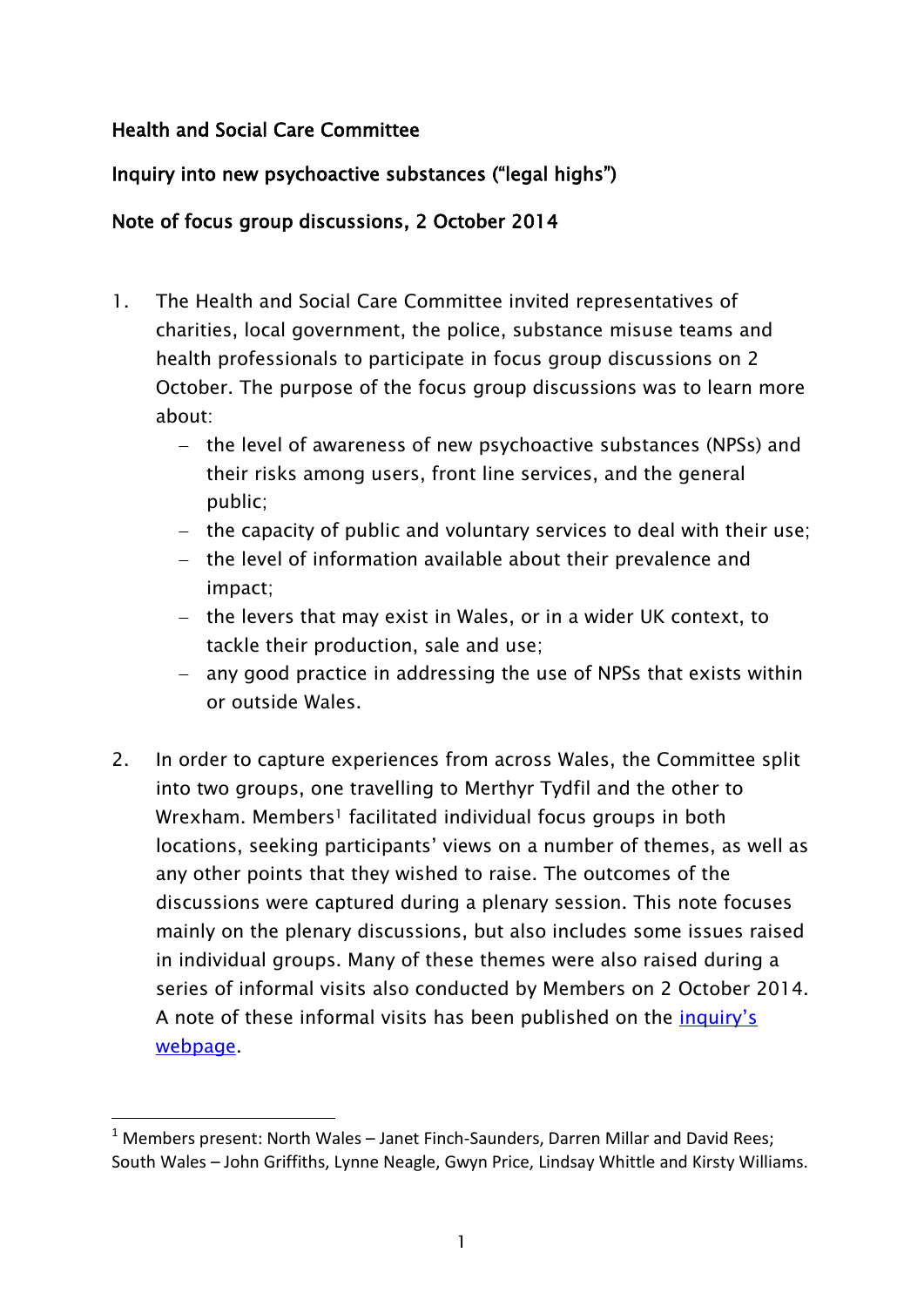- 3. It was clear from discussions in North and South Wales that the use of NPSs in Wales has increased in recent years. However, it was noted that service providers lack reliable data on NPS misuse at present. Discussions indicated that public awareness, service provision, and legislative arrangements have not kept pace with this increase in use, and information about the current and future impact of NPSs is poor. There was general consensus that, although pockets of good practice exist in relation to educating people about NPSs and supporting those affected by their use, significant work remains to understand and address this growing problem.
- 4. The Committee wishes to put on record its thanks to those who took the time to speak with Assembly Members in Merthyr Tydfil and Wrexham.

## Theme 1: Awareness of new psychoactive substances (NPSs)

## Awareness of the risks and warning signs associated with NPSs

- 5. The consensus within the groups in South and North Wales was that awareness of NPSs and their risks is very low. It was noted that insufficient awareness exists not only among users, but also among their family members and the general public more widely, as well as relevant public services staff. It was emphasised that:
	- people rarely know what NPSs contain, and neither the immediate nor the long-term effects that they can have are well understood;
	- users are not always aware that NPSs can be more potent and more dangerous than illegal drugs;
	- teachers, health and social care professionals, and those working within the criminal justice system are not always sufficiently trained or equipped to recognise that NPSs have been used, or to know what to do if they suspect they have been used;
	- a misperception exists that this is an issue affecting only young people; and
	- even experienced substance misuse workers are feeling de-skilled because NPSs are relatively new and poorly understood.
- 6. A number of participants referred to the Welsh Emerging Drugs and Identification of Novel Substances (WEDINOS) project as a valuable tool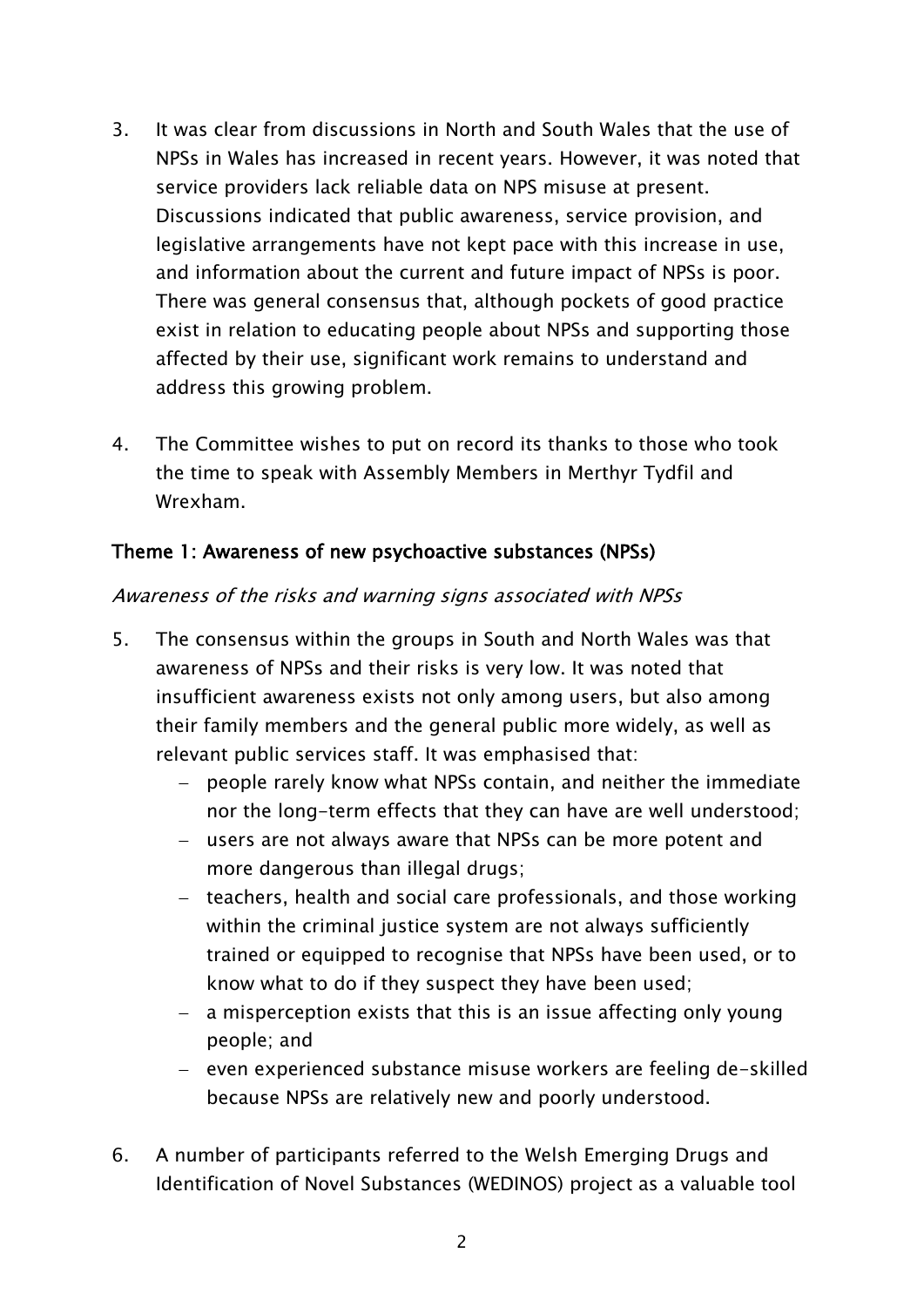in providing information about the content of NPSs. The importance of gathering intelligence about the substances that are in circulation on the streets was emphasised. Nevertheless, some participants noted that there is evidence to suggest that suppliers of NPSs are using the WEDINOS service to test their substances in order to verify that they do not contain traces of illegal substances.

7. Participants in the North Wales group referred to another online tool, the TICTAC database, for the visual identification of solid dose drugs. This database is not accessible to the general public, but is used by law and order agencies, health, social and education services, and the pharmaceutical and food industries. Some participants queried whether there was duplication between elements of work undertaken by WEDINOS and TICTAC.

### Raising awareness

- 8. A number of participants emphasised the importance of appropriate education at an early age for raising awareness of the risks associated with NPSs. Referring to the survey commissioned by the Health and Social Care Committee, the results of which stated that 21% of people had learnt about NPSs through school, it was suggested that significant work is needed to ensure that educators themselves are given appropriate training. Participants noted that this training needs to reflect the changing landscape of drug supply and usage which now includes NPSs as well as the more traditional, classified illegal substances. It was also suggested that both the design and delivery of such training should involve ex-users.
- 9. It was acknowledged that for many users, service providers and the public more generally, it is too late to use opportunities in school to raise awareness of the risks of NPSs. As a consequence it was suggested that work should be undertaken with the media – from which 57% of the Committee"s survey respondents reported learning about NPSs - to improve the prominence and quality of public information about these substances. Participants also emphasised the potential role of peer-topeer training. It was felt that resources for any awareness-raising campaigns targeted at young people need to be developed in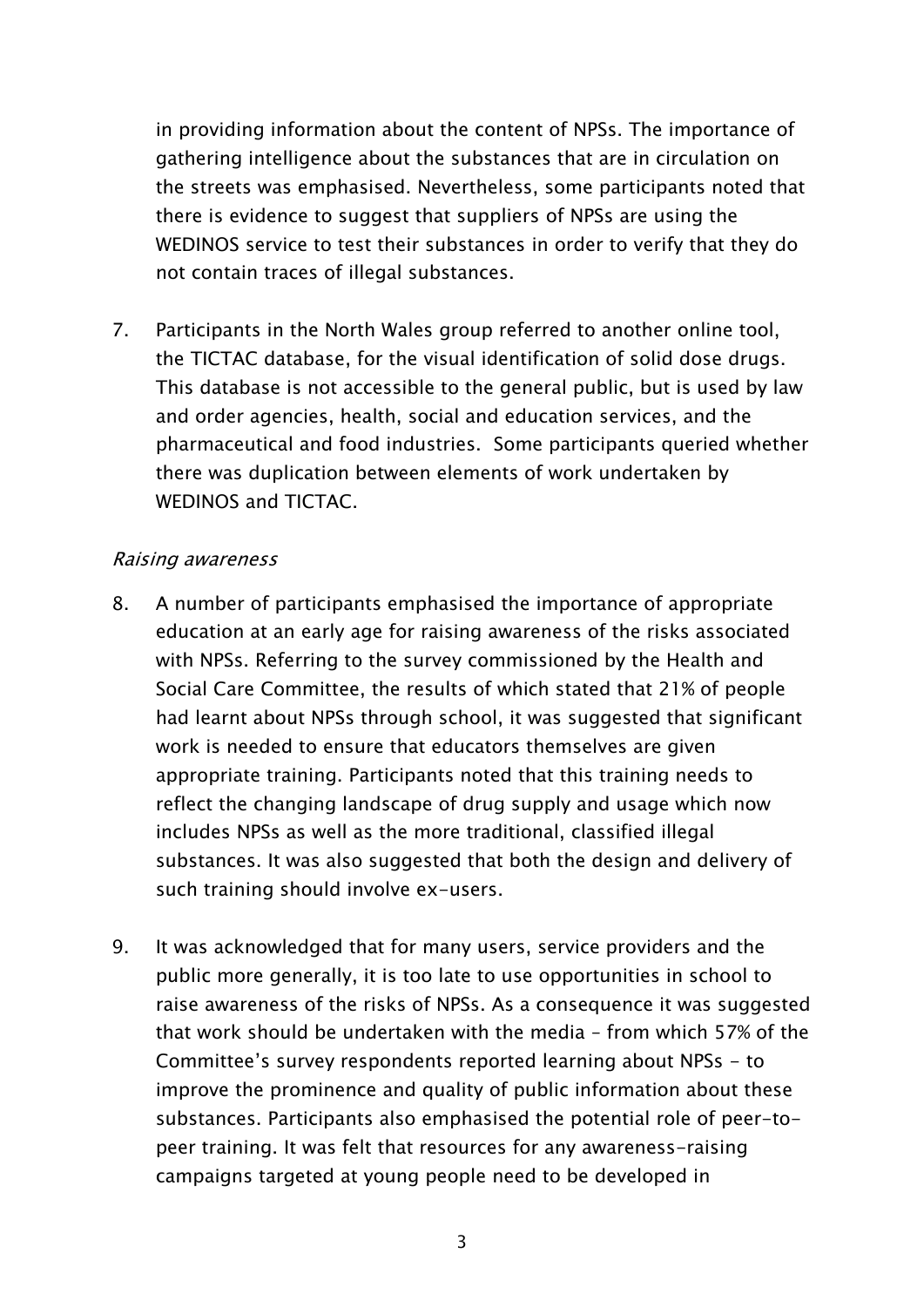partnership with them, and produced in their language and on a variety of platforms.

- 10. Those working in front line services emphasised the need to include training on NPSs as part of their professional development.
- 11. A clear theme relating to raising awareness was the need to ensure that information about NPSs is tailored to the relevant audience and is timely, relevant, and sector- or age-appropriate. Some participants argued that messages being disseminated about NPSs lack cohesion, and suggested a role for the Welsh Government to lead on the development of an authoritative and consistent suite of information. It was suggested that Government-commissioned information would provide legitimacy for the content which would be respected by practitioners working in the field.

## **Terminology**

- 12. A strong theme emerging from both focus group discussions was the importance of using responsible terminology to improve awareness of the possible contents and effects of NPSs. Participants noted that the term "legal high" – in particular the use of the word "legal" – is detrimental as it implies that these substances are safe to use. A number of participants suggested that the term "legal high" should be avoided, especially by relevant professionals, to help overcome some of the misconceptions that people have about the safety of NPSs. It was felt that we need to dispel the myth that because they are legal, they must be therefore be safer and less risky.
- 13. It was noted that many of those using NPSs do not recognise terms such as "new psychoactive substances" or "legal highs", using the street names for the substances they consume instead. As a consequence, it was suggested that when front line staff are seeking to establish whether NPSs have been used, more open questions such as "have you taken any powders, tablets etc.?" should be asked.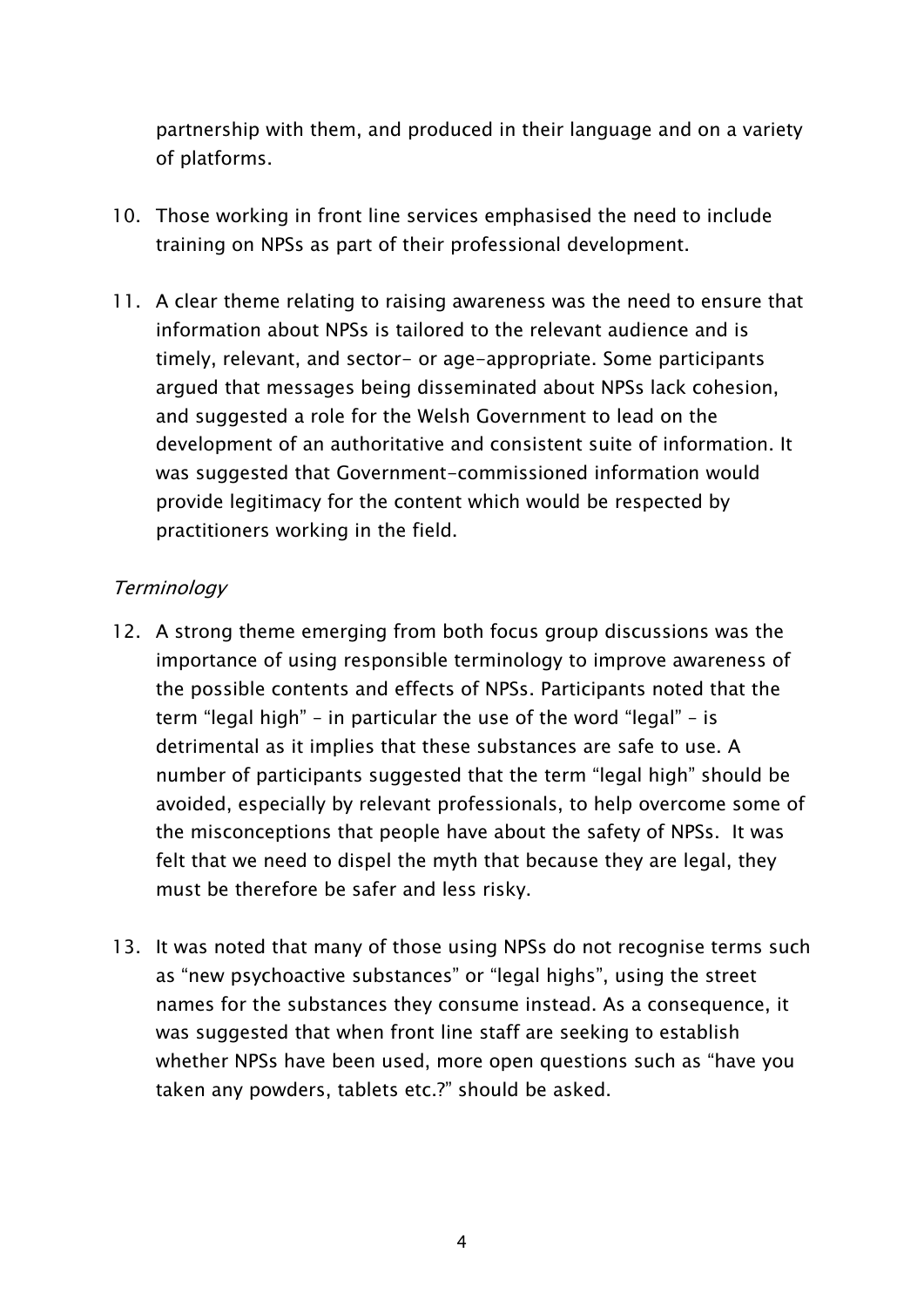# Theme 2: Availability, capacity and quality of services

## Service availability and capacity

1

- 14. It was noted that the ready availability of NPSs on the internet means that supply is nearly universal and can affect rural and urban areas alike. Participants stated that service provision to deal with the apparently widespread use of NPSs across Wales is varied, with rural areas tending to lack capacity. One example of efforts that have been made to combat this was the use of outreach programmes, such as the outreach bus operated by the charity Drugaid.
- 15. The effects of an increase in NPS usage on services were highlighted, particularly with regards to an increase in demand for mental health support, law enforcement services and the services of agencies involved in fighting female sexual exploitation. The importance of re-configuring public and voluntary services so that they are able to deal with the impact of NPS usage (as opposed to illegal substances) was emphasised.
- 16. It was noted that the lack of awareness of, and training in relation to, NPSs impact on the capacity and quality of services available. It was suggested that this was most visible among front line emergency services such as police forces and accident and emergency departments, both of which are struggling to identify NPS users and struggling, in turn, to refer them to relevant services.
- 17. A comment made by one of the focus groups in the session in Merthyr Tydfil was that the focus seems to be on specific forms of substance misuse like alcohol, which takes resource away from dealing with other forms of substance misuse like NPS. The group felt that NPS shouldn"t be considered in isolation, that crossover between legal and illegal substance misuse is very high amongst users of NPS.
- 18. Diversion activities<sup>2</sup> were cited as an important part of initial support. It was suggested that although the initial support is resource intensive it

 $2$  Diversion activities are arranged to divert the attention of users or potential users of NPSs at the times they are most likely to turn to NPSs and to provide alternative stimulation.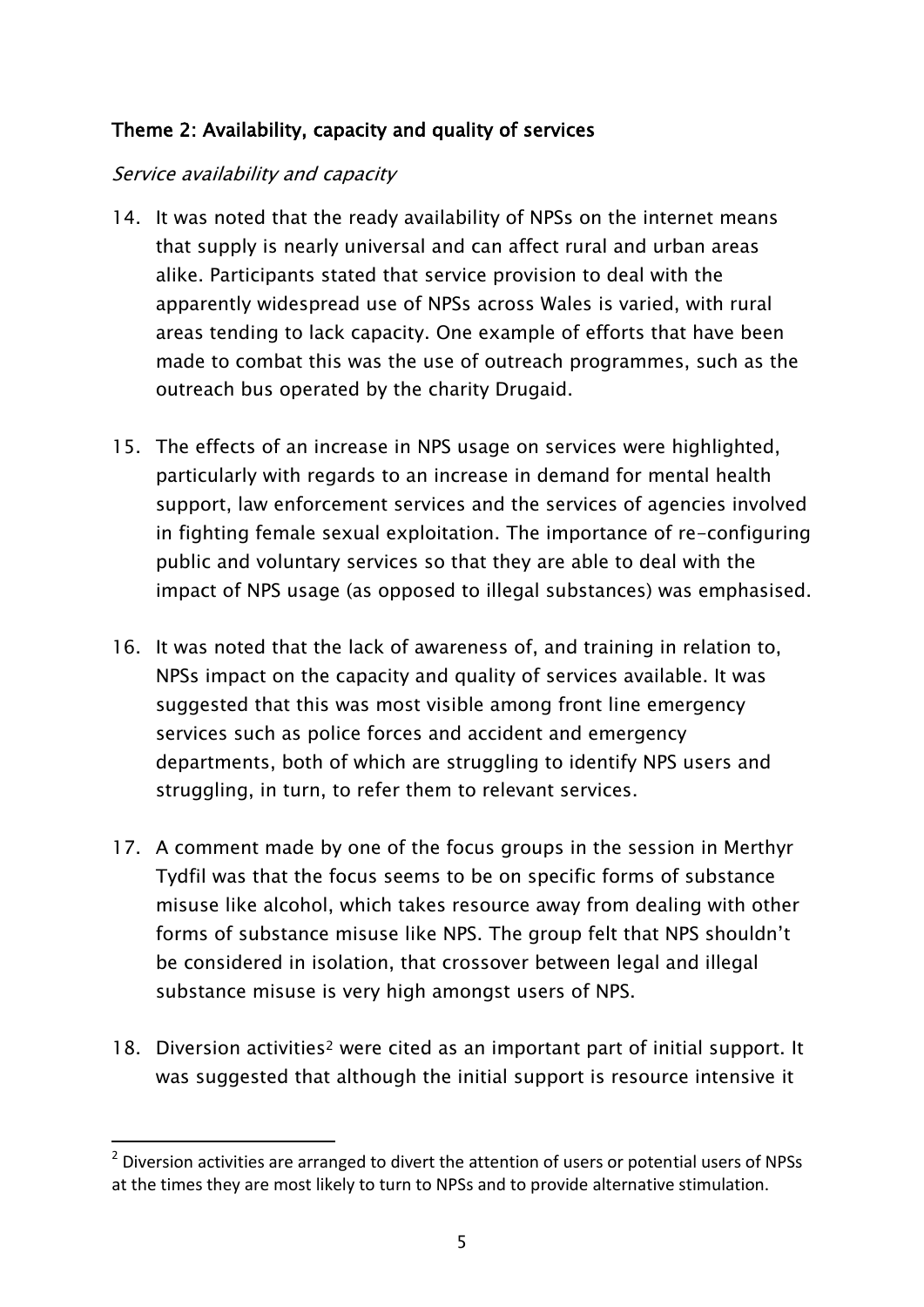can be effective; however, access to these types of services is more problematic in rural areas.

19. It was noted that some knock-on effects resulting from the use of NPSs, for example anti-social behaviour and increased criminality, can sometimes lead to greater risk of homelessness. This can lead to pressure on other public services.

# Quality and coordination of services

- 20. One of the problems identified by the focus groups is that services do not always work together to respond to the impact of NPSs, nor that their opening hours are sufficiently flexible to react to a culture of 24/7 substance misuse. It was noted that greater coordination of services and joint working is required in order to improve the quality and efficiency of service delivery. While it was emphasised that pockets of good practice do exist, and that information sharing is improving across agencies (e.g. between some police forces and charities), some participants thought that in some cases public services were reluctant and/or found it too difficult to work together It was noted that the care pathway for a user of NPSs needs to be clearer.
- 21. A number of participants emphasised that the lack of an evidence base and robust data about the use of NPSs has a direct impact on developing high quality and efficient services, and on the ability of services to plan a coordinated response. The collection and use of data is considered in more detail in the next section.

# Theme 3: The collection and use of data about drug trends

- 22. Participants in North and South Wales emphasised that there is a severe lack of information about the scale and impact of NPS usage. It was noted that very little is known about the profile (e.g. age, location, gender, economic status) of those using NPSs, making it a very hard group to reach.
- 23. Service providers explained that the lack of information and evidence base about the emergence of NPSs and their impact on more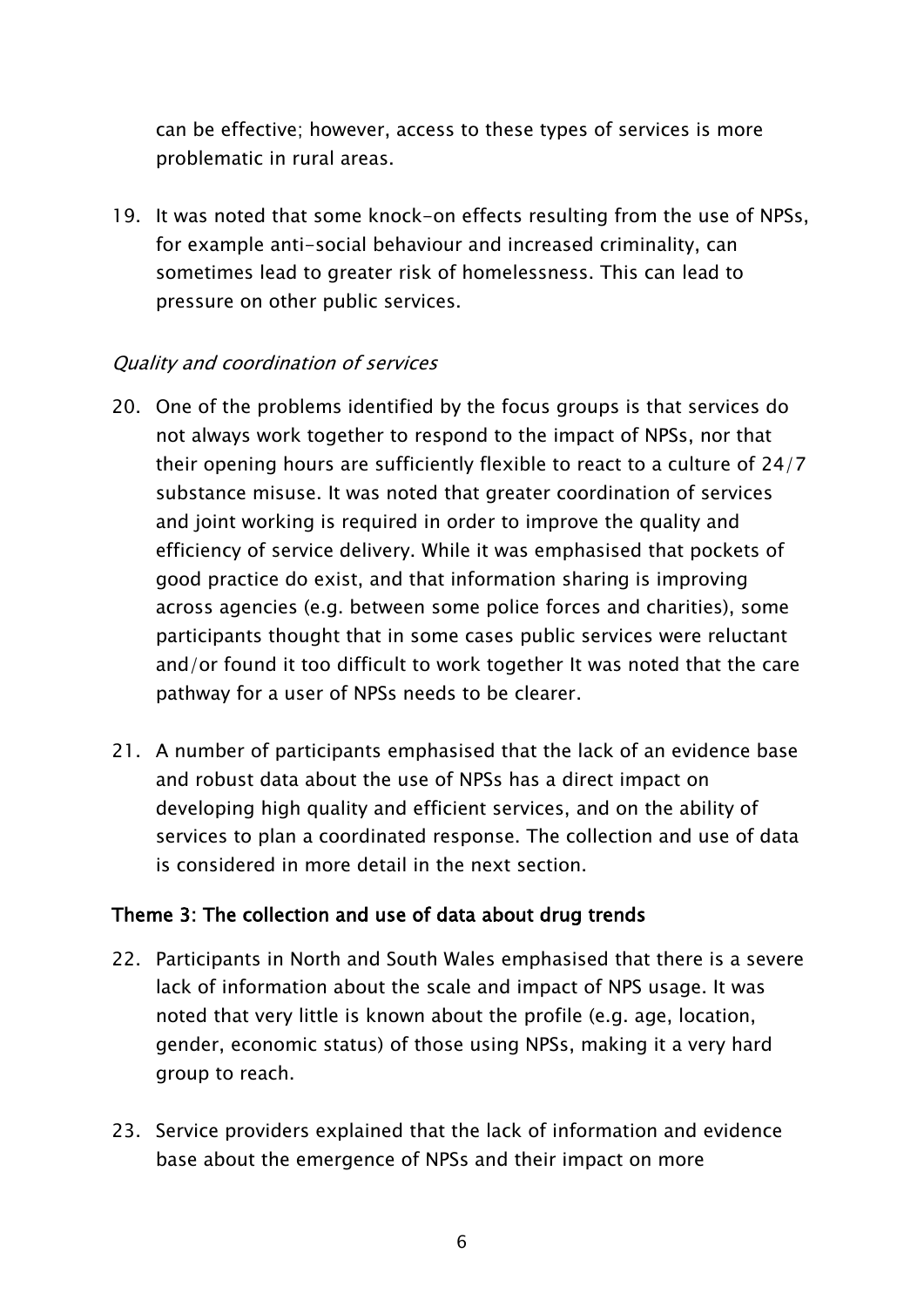established drug trends means that they are, at best, basing their approach on anecdotal information and first-hand experience. The importance of having access to robust data, research and analysis to inform service development was emphasised.

- 24. Substance misuse workers participating in discussions in North Wales noted that, although they are seeing a reduction in the number of opiate referrals, this is being rapidly filled by an increase in NPS referrals. They noted, however, that they lack information that could help explain this trend, predict its lifespan, and inform future service provision.
- 25. Participants highlighted that robust data and evidence was needed in order to inform and encourage the sharing of good practice across services and localities. One of the groups participating in discussions in South Wales suggested that some organisations are reluctant to highlight problems in their area; it was noted that this restricts the sharing of information and advice between services. Moreover, it was noted that sharing information and best practice was made more challenging by data protection restrictions.
- 26. It was suggested by participants in North Wales that the ability of the Welsh National Database for Substance Misuse (WNDSM) to collect data on NPSs needs to be improved. It was also noted that WNDSM needs to be made more user friendly.
- 27. Participants in South Wales proposed that local intelligence networks which already exist across Wales, comprising individuals from a variety of disciplines including the police, social services, pharmacies, could be well placed to share information about drug trends.

# Theme 4: Levers for tackling the production, sale and use of new psychoactive substances

#### Legislative and non-legislative levers

28. The importance of not relying on legislative levers alone to tackle issues relating to NPSs was emphasised by participants in North and South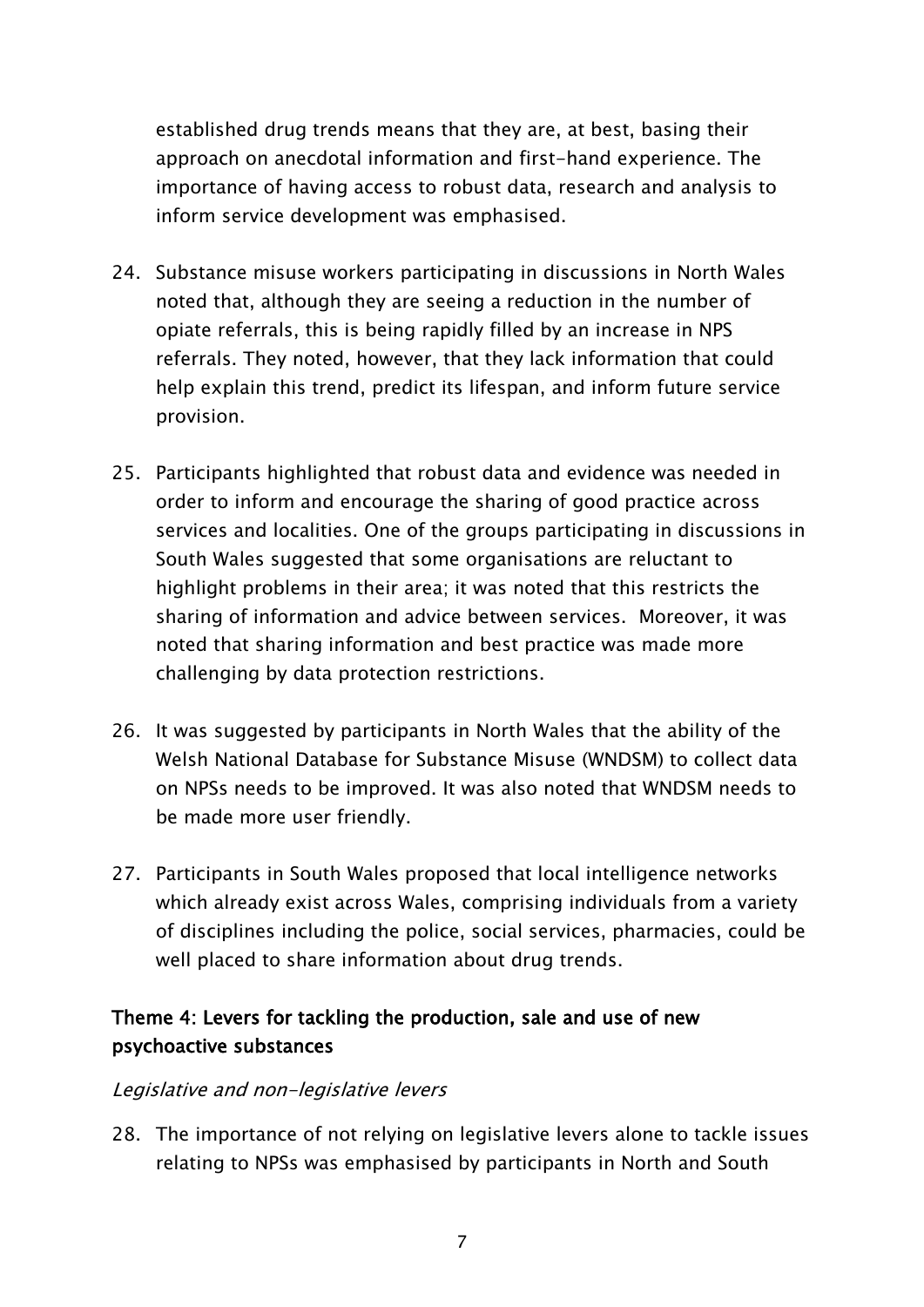Wales. The groups noted that, at present, legislative solutions are having difficulty keeping up with changing trends in the use and supply of NPSs. Participants queried whether the law is able to keep up with those in the industry who are tweaking the composition of substances to stay one step ahead. Some felt that it would be futile to criminalise the use of NPSs, suggesting that the police would not have the capacity to cope with the demand and a "criminal class would be created overnight". Others noted that anecdotal evidence suggests that the criminalisation of a substance can lead to it becoming a more attractive prospect to some and can lead to an increase in usage.

- 29. It was suggested by some participants in South Wales that the most recent criminalisation of a drug – mephedrone – had had little effect on end-user demand as the substance was highly entrenched. Instead, participants noted that the main effect of the drug"s classification had been on the way that the substance is sold, the ease and cost of acquiring it.
- 30. In North Wales, the importance of being cautious not to criminalise the user – but to provide support to users and target suppliers instead – was emphasised. Some participants also suggested that criminalising NPSs may drive their sale and use underground, doing little to address the challenge of reaching those who need help and support to stop using these substances.
- 31. It was suggested by participants in North and South Wales that local authorities, in discharging their functions under the Trading Standards Act, should play a greater role in tackling NPSs in conjunction with the police. The need to resource trading standards teams adequately was also highlighted. Some examples of successful interventions by policy and trading standards teams were cited by participants.
- 32. The importance of increasing public awareness for tackling the production, sale and use of NPSs was reiterated. Many participants called for greater efforts to be made to deliver public awareness campaigns and improved education. It was stressed that "education is key". Participants in South Wales said there is a need for a single point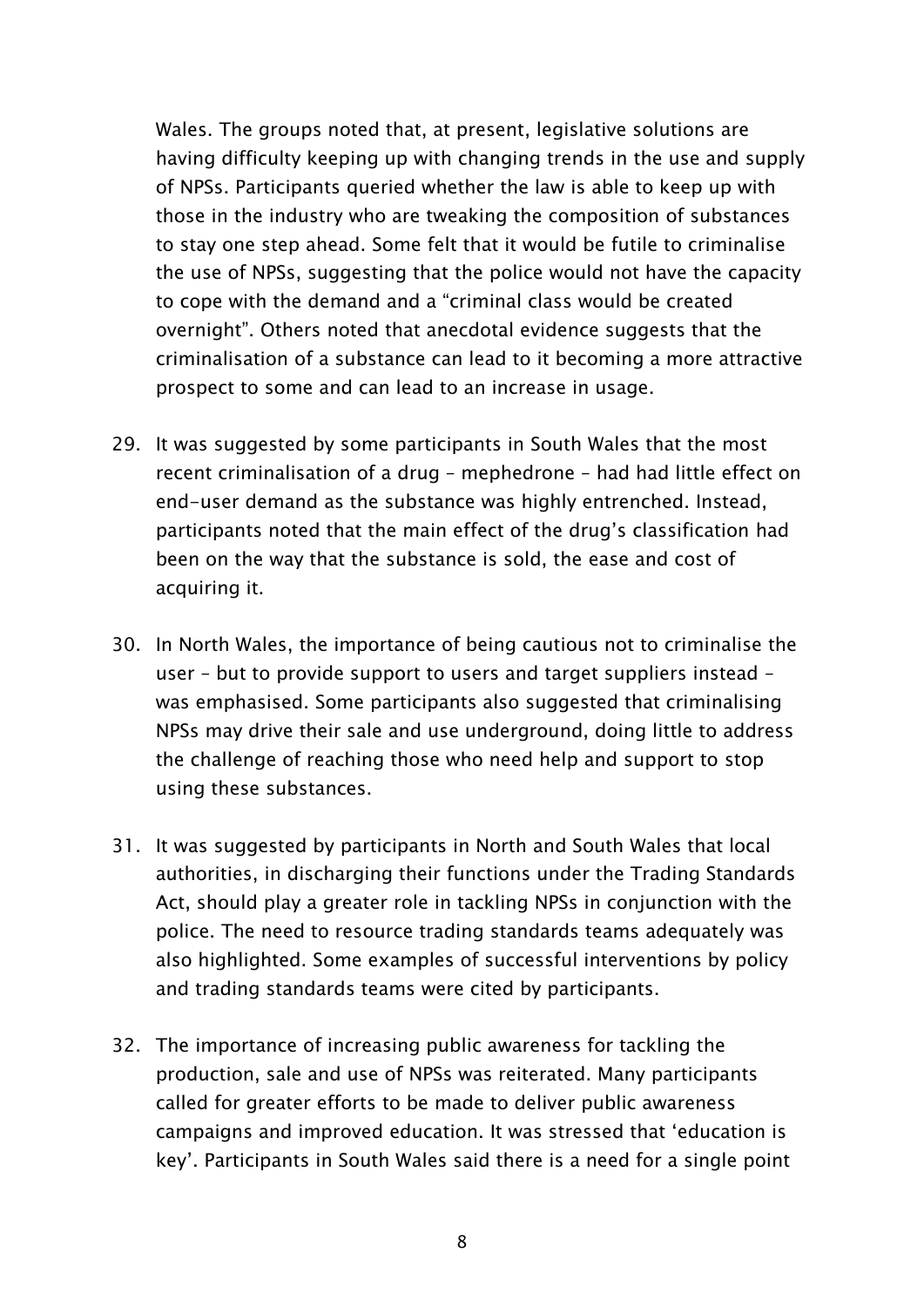of contact for accessible, factual, clear and consistent information on the risks and effects of NPSs, and that social media should be utilised to raise awareness. It was also suggested that local authority licensing could help to combat the problem of "head shops" which are emerging in some communities. "Head shops" are discussed in more detail in paragraph 39.

# Nationally coordinated approach

33. Participants in the South Wales focus group discussions suggested that action needs to be coordinated from the centre, and that there may be a role for the Welsh Government to take greater ownership of how NPSs are tackled. Some participants cited the Steroid Action Plan<sup>3</sup> as a potential model for such coordination.

## Cross-border working

- 34. Participants in the North Wales focus group emphasised the need for Welsh and UK Governments to work together to identify levers to tackle NPSs. It was noted that this is especially important in border areas given the level of cross-border movement and the porous nature of service delivery.
- 35. Certain participants in the South Wales session noted that they were not aware of what, if anything, the UK Government is doing around the issue of NPSs. Participants noted the importance of the Welsh Government seeking to influence any future UK legislation in this field.

# Theme 5: Examples of good practice

**.** 

- 36. A number of examples of good practice in Wales were cited during discussions, including:
	- CAIS"s (Cyngor Alcohol Information Service) <sup>4</sup> work with further and higher education establishments in North Wales to provide

 $3$  The Steroid Action Plan was led by Public Health Wales, with Welsh Government funding. Under the plan each health board identified leads who would undertake "train the trainer" style training. This training was then cascaded down through health boards to other staff. The project also has a website [www.siedsinfo.co.uk](http://www.siedsinfo.co.uk/)

<sup>&</sup>lt;sup>4</sup> CAIS supports people who are having problems with addictions, mental health, personal development and employment – as well as offering assistance and information to their families and friends.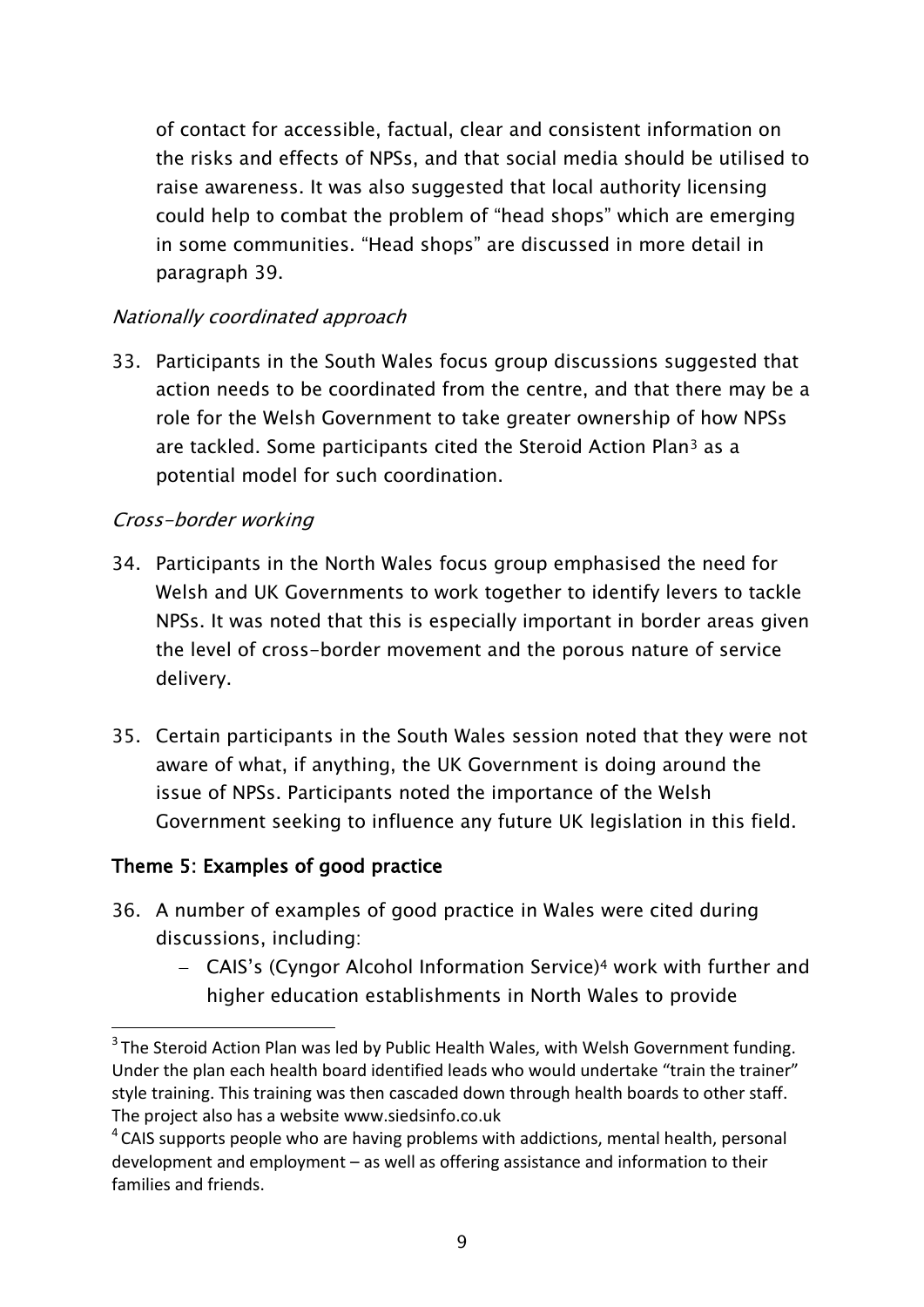education about NPSs to those who may have fallen through the net during their school years;

- Police school liaison officers going to schools in areas of North Wales to discuss NPSs;
- The location of Advice, Rehabilitation, Counselling and Health (ARCH) teams in custody suites across North Wales to ensure that those who are in custody can access relevant substance misuse support services [NB participants noted that this is not a 24/7 service and as such is not available for all];
- Wrexham County Borough Council's In2change Young Person's Drug & Alcohol Service delivery of awareness-raising training regarding NPSs to professionals, including PCSOs and A&E staff;
- Barnardo's work with Denbighshire schools to adjust drug policies so that pupils who are found using drugs are, in the first instance, given a 5-day intervention with Barnardo"s and allowed to return to school without a record, rather than facing immediate exclusion;
- A Wrexham project called 'Parent Factor', open to a mix of mothers who are both users and non-users of substances, to provide peer-to-peer advice and guidance on how to raise "clean" children;
- $-$  [Red button](http://red-button.org/about/) in Cardiff and the Vale  $-$  a 'one-stop-shop' for information and advice on substance misuse;
- The [Strange Molecules website](http://www.strangemolecules.org.uk/) for information on NPSs;
- $-$  [Up2u,](http://red-button.org/up2u/) the Substance Misuse Service for 18s and under in Cardiff and the Vale;
- Drugaid Outreach bus giving support in more rural communities;
- The use of a [new screening and assessment tool](http://www.google.co.uk/url?sa=t&rct=j&q=&esrc=s&frm=1&source=web&cd=1&cad=rja&uact=8&ved=0CCEQFjAA&url=http%3A%2F%2Fwww.kfx.org.uk%2Fresources%2Fnudst.pdf&ei=ZOtIVPGJMLLd7Qa6goHADw&usg=AFQjCNHIO0EzAi0veehSdb--vXC5-R3tvw&sig2=1abo1rIVel3thb5JRmkvyA) by Wrexham County Borough Council"s In2Change Young Person"s Drug and Alcohol Service.
- 37. There was a suggestion that good practice from other parts of the world should be identified and that an annual Welsh conference to share ideas and good practice would be beneficial.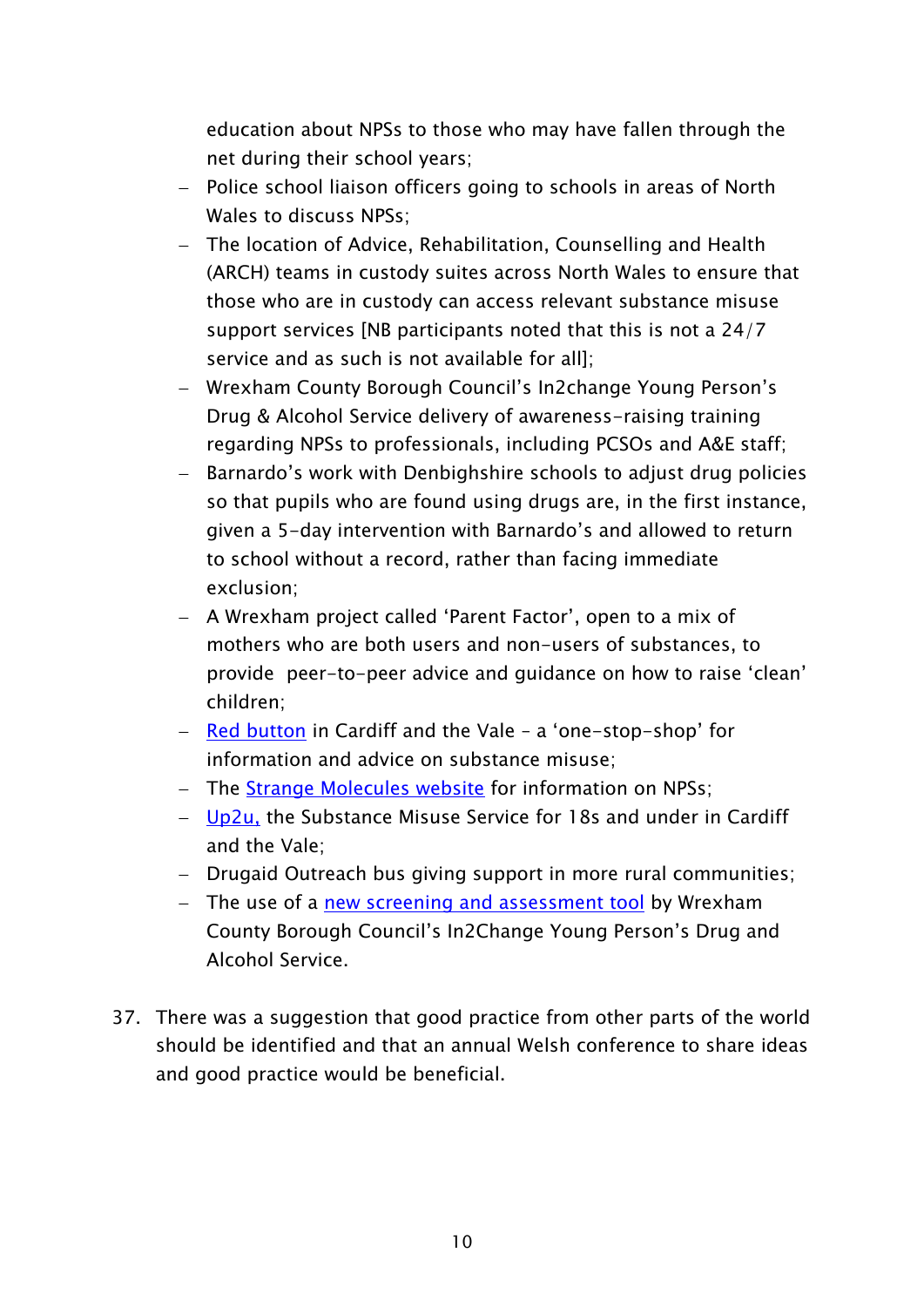- 38. Examples given of good practice outside Wales included:
	- $-$  A public health campaign conducted by Police Scotland;
	- <u>'Club clinics'</u> operating in known London hotspots, allowing NPS users to access support more easily;
	- Legislative changes made in New Zealand to combat the use of NPS.

## Other issues that were raised

### The impact of "head shops"

39. So-called "head shops" – premises selling NPSs, often located on high streets – were identified as posing significant challenges to communities and service providers in certain localities. It was highlighted that the arrival of a "head shop" usually resulted in an increased use of NPSs, and a higher incidence of anti-social behaviour and criminality in the local area.

## Prevalence of usage in the criminal justice system

- 40. Participants in the North Wales focus group discussions noted that use of NPSs is "rife" among those in custodial services. It was argued that more needed to be done to:
	- $-$  educate prisoners about the risk of using NPSs;
	- raise the awareness of relevant staff in order to allow them to identify users/prevent further increases in their use among the prison population; and
	- provide adequate support services for those using NPSs in custody.

## Possible public health implications of NPS usage

41. Some North Wales participants noted that the largely hidden nature of the NPS-using population, and the fact that boundaries are becoming increasingly blurred between the use of "legal" and "illegal" substances, mean there is a danger important public health messages are not being heard. It was highlighted that this could lead to a number of public health issues, particularly contamination arising as a consequence of sharing drug paraphernalia.